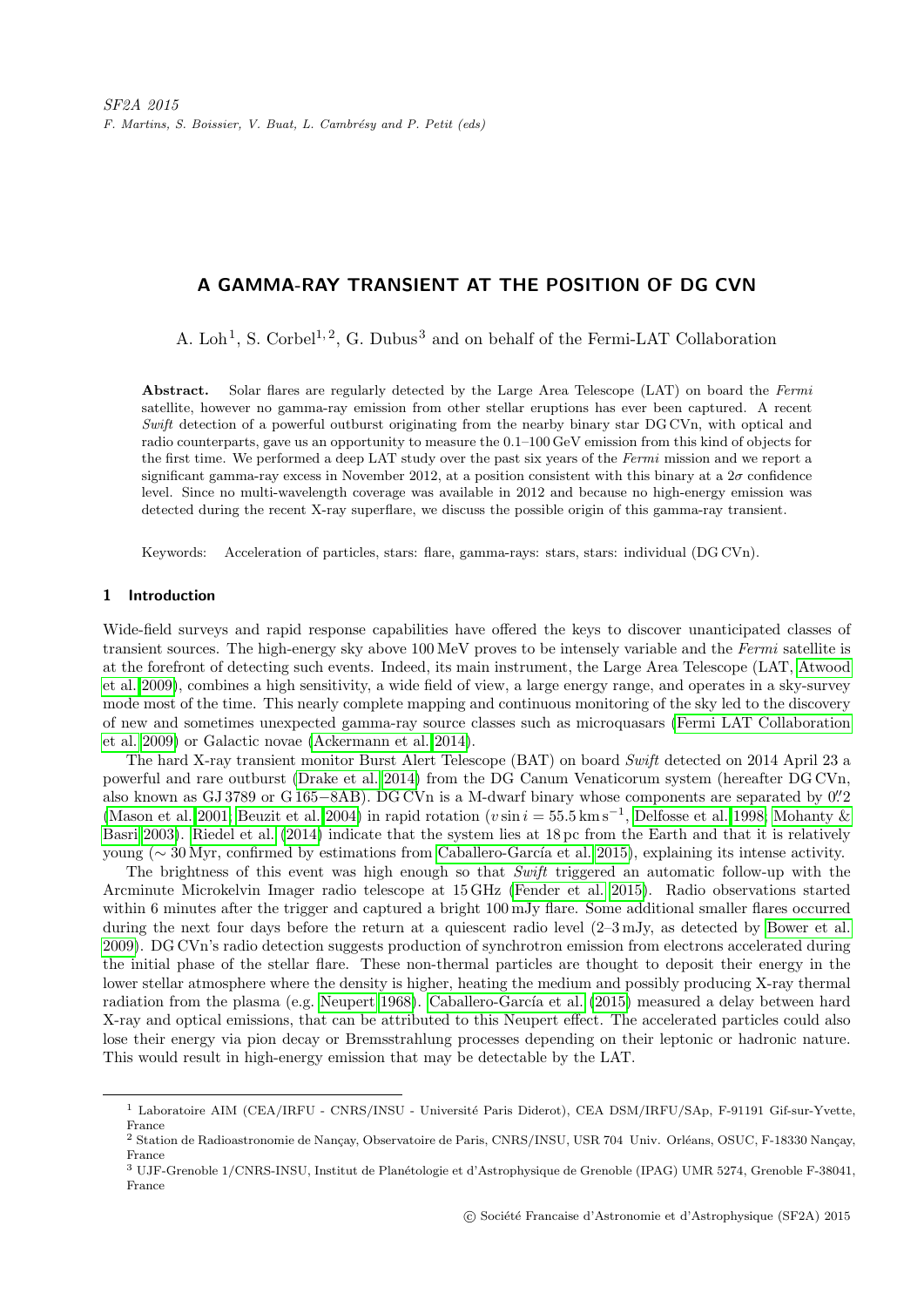#### 2 Search for high-energy gamma-ray emission with the LAT

We report here the analysis of the P302 LAT data from Fermi launch in August 2008 to September 2014, six years later. The reduction and analysis of the LAT products were performed with the Fermi Science Tools (version 10-00-02) using the Instrument Response Functions P8R2 SOURCE V6 and the corresponding diffuse models for the Galactic and isotropic emissions. The source model file used to constrain the diffuse and nearby point-source emissions is based on the Third Fermi-LAT Source Catalog (3FGL, [Acero et al. 2015\)](#page-3-13). We added the model of DG CVn at the position  $(RA = 202.94, Dec. = 29.28, J2000)$  with a power-law spectrum.

As the binary star lies far away from the Galactic plane, the likelihood analysis over the full LAT data set easily converged and we used the Test Statistic (defined as  $TS = 2\Delta \log L$ , where the difference compares the likelihood functions L with and without the addition of DG CVn) to quantify the statistical significance of the presence of the point-source with respect to the background. Including the DG CVn source model does not seem essential for the fitting procedure over six years as its derived TS value is about 19.7 (approximatively just over  $4\sigma$  for 2 degrees of freedom, [Mattox et al. 1996\)](#page-3-14) with a mean gamma-ray flux of  $(3.9 \pm 1.6) \times 10^{-9}$  ph cm<sup>-2</sup> s<sup>-1</sup>. A low TS value over a large time scale could mean that either the steady gamma-ray flux, if present, is lower than the LAT sensitivity or the gamma-ray emission is transient (e.g. during an outburst).

## 2.1 Long-term variability

The binary star's light-curve was built using 4-day time bins (Fig. [1\)](#page-1-0) over the entire range of Fermi observations to identify time periods where a gamma-ray emission is significantly detected at the position of DG CVn. We computed 95 per cent upper-limits on the high-energy flux when the TS value was below 25 ( $\sim 5\sigma$ ) using the (semi-)Bayesian method of [Helene](#page-3-15) [\(1991\)](#page-3-15) as implemented in the pyLikelihood module provided with the Science Tools. Otherwise, we provide integrated gamma-ray fluxes along with  $1\sigma$  statistical error bars.



<span id="page-1-0"></span>Fig. 1. 4-day exposure LAT light-curve (0.1–100 GeV) obtained by fitting a point-source at DG CVn position. Upperlimits (grey arrows) or gamma-ray fluxes given with  $1\sigma$  statistical errors (black dots) are derived whether the Test Statistic (bottom panel) falls below or above the defined threshold value of 25 (horizontal dotted line) respectively.

Most of the time, including a point-source at DG CVn's position does not improve the fitting of the region (i.e. TS < 25), thus we are only able to provide upper-limits on the binary star flux for the corresponding periods. However, a few data points exceed the TS threshold. We identified the spurious detections related to local fluctuations or outbursts originating from nearby sources. For instance, the gamma-ray excess around MJD 55600, which reaches a 47 TS value, is time-coincident with a flaring episode of the nearby blazar 3FGL J1332.8+2723 and has been detected by the weekly Fermi All-Sky Variability Analysis (FAVA, [Ackermann et al. 2013a\)](#page-3-16) between 2011 February 7 and 14. Due to the large PSF of the instrument, some of its softest photons may have been included during the model fitting of DG CVn, resulting in an artificial TS excess for the latter source, although situated 1°.9 away [\(Ackermann et al. 2013b\)](#page-3-17).

Apart from these spurious detections, one can clearly distinguish a significant excess around MJD 56240 (2012 November 9) where five measurements present a TS value between 32 and 99. Again, this gamma-ray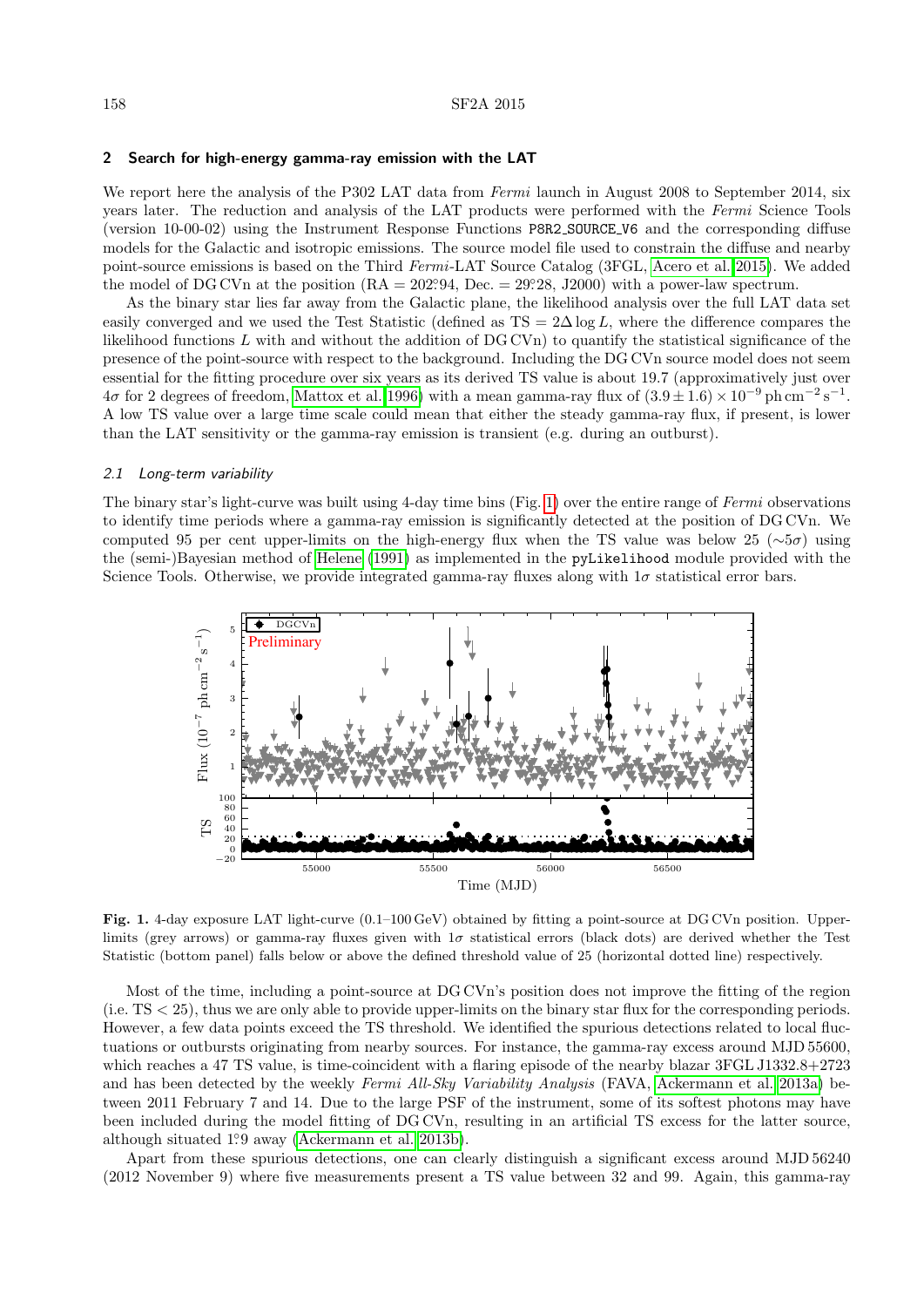flare has been previously reported by the FAVA. The automatic analysis detected a significant transient event lasting for about three weeks (from 2012 October 29 to November 19) and incorrectly associated it with the blazar 3FGL J1332.8+2723 responsible for the outburst previously mentioned (see Sec. [2.2\)](#page-2-0).

We also note the absence of any gamma-ray counterpart for the X-ray/radio superflare which occurred on 2014 April 23 (MJD 56770.88). 40 days encompassing the outburst were investigated in details but no significant gamma-ray emission can be associated with a point-source at the position of DG CVn. A single 1-day measurement presents a TS value just above 9 with a mean flux of  $(2.0 \pm 1.2) \times 10^{-7}$  ph cm<sup>-2</sup> s<sup>-1</sup> eight days before the X-ray flaring episode but this could be due to a statistical fluctuation.

## <span id="page-2-0"></span>2.2 November 2012 outburst



<span id="page-2-1"></span>Fig. 2. Left: One-day bin light-curve built over the 61-day interval encompassing the most significant gamma-ray excess in Fig. [1.](#page-1-0) Black data points correspond to  $TS > 16$  measurements. Yellow shaded periods represent the daily measurements for which the TS value is above 25. **Right:**  $8^{\circ} \times 8^{\circ}$  residual TS map computed over the stacked TS  $> 25$ period. 68 and 95 per cent containment regions of the Fermi source localisation are overplotted.

The 1-day bin light-curve over 61 days encompassing the MJD 56240 flare (Fig. [2,](#page-2-1) left) unveils a gamma-ray flare evolving over several days. The addition of a point-source at the position of DG CVn seems significant with a TS value up to 57. It starts on MJD 56230 with a peak flux of  $(6.4 \pm 1.7) \times 10^{-7}$  ph cm<sup>-2</sup> s<sup>-1</sup> one day later before a six day quenching. We detect a re-ignition around MJD 56238 followed by a slow decrease of the gamma-ray flux over eight days. A hint for another small hump two days after can be distinguished although associated with a lower TS.

We stacked the data corresponding to the days when DG CVn's model addition significantly improve the sensitivity (i.e. 2012 October 31, November 8, 10, 13, 14, all yellow shaded in Fig [2](#page-2-1) left). The likelihood analysis yields a TS of about 197 for a mean gamma-ray flux of  $(4.9 \pm 0.7) \times 10^{-7}$  ph cm<sup>-2</sup> s<sup>-1</sup> and a power-law index of  $-2.42 \pm 0.14$ . Fig. [2](#page-2-1) (right) displays the residual TS map during the excess. The best-fit is at the position  $(RA = 202.81, Dec. = 29.41, 0.18$  from DG CVn) with 68 and 95 per cent containment radii r68 = 0.13 and  $r95 = 0°22$ . There is thus a  $2\sigma$  significance agreement between DG CVn and the gamma-ray peak positions.

## 3 Discussion and conclusion

Regarding the TS map (Fig. [2,](#page-2-1) right) and the localisation, we can rule out the FAVA association of the November 2012 flare with the blazar 3FGL J1332.8+2723. Moreover, the TS peak displayed on the bottom panel of the Fig. [1](#page-1-0) is clearly above the TS distribution. This feature has not been found in the other analyses that we